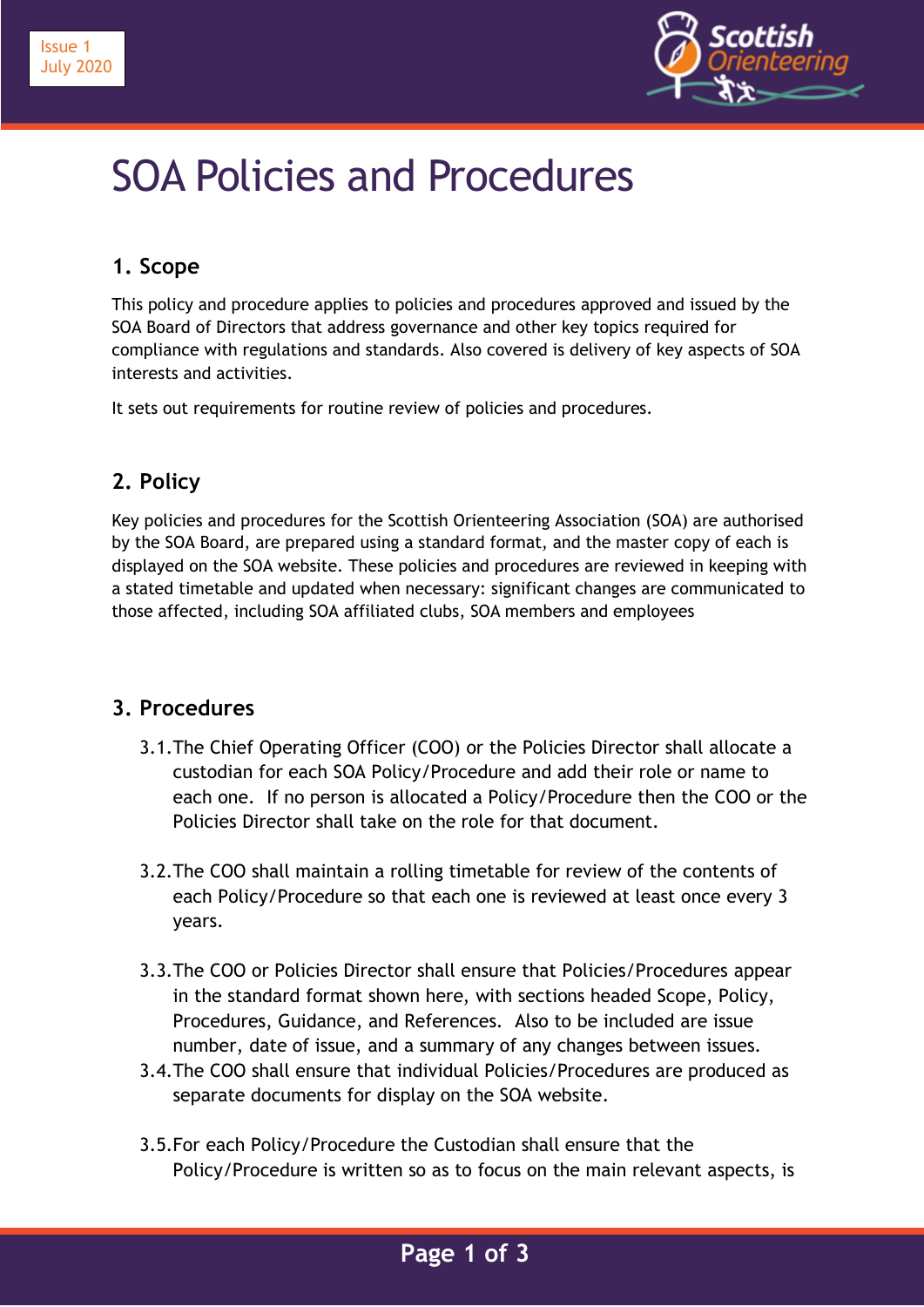



readily understandable and is as brief as is commensurate with being understandable. They should look to ensure that active statements are normally used so as to achieve clarity of responsibilities.

- 3.6.In keeping with the timetable, the document Custodian shall ensure that each one is reviewed every 3 years and, if necessary, updated and reissued. Their review should include the impact of any changes to Regulations and/or standards, extent of training provided and the training materials in use, compliance with requirements including any relevant incidents, relevance of the requirements. Completion of a review should be noted in the document control table in the Policy/Procedure even if no other changes are made.
- 3.7.For each Policy/Procedure the Custodian shall ensure that suitable training materials exist, they are provided to the identified recipients and some form of record is kept of this.
- 3.8.The Policies Director or the COO shall provide a report to the AGM of any significant revisions to Policy/Procedure documents that have happened in the year since the previous AGM.

#### **4. Guidance**

- 4.1.The controlled master copy is held on the SOA website.
- 4.2.Placing the latest active version of the Policy/Procedure on the SOA website in the designated section is equivalent to authorising it by obtaining a signature.

### **5. References**

**5.1.** None

Custodian: Policies Director